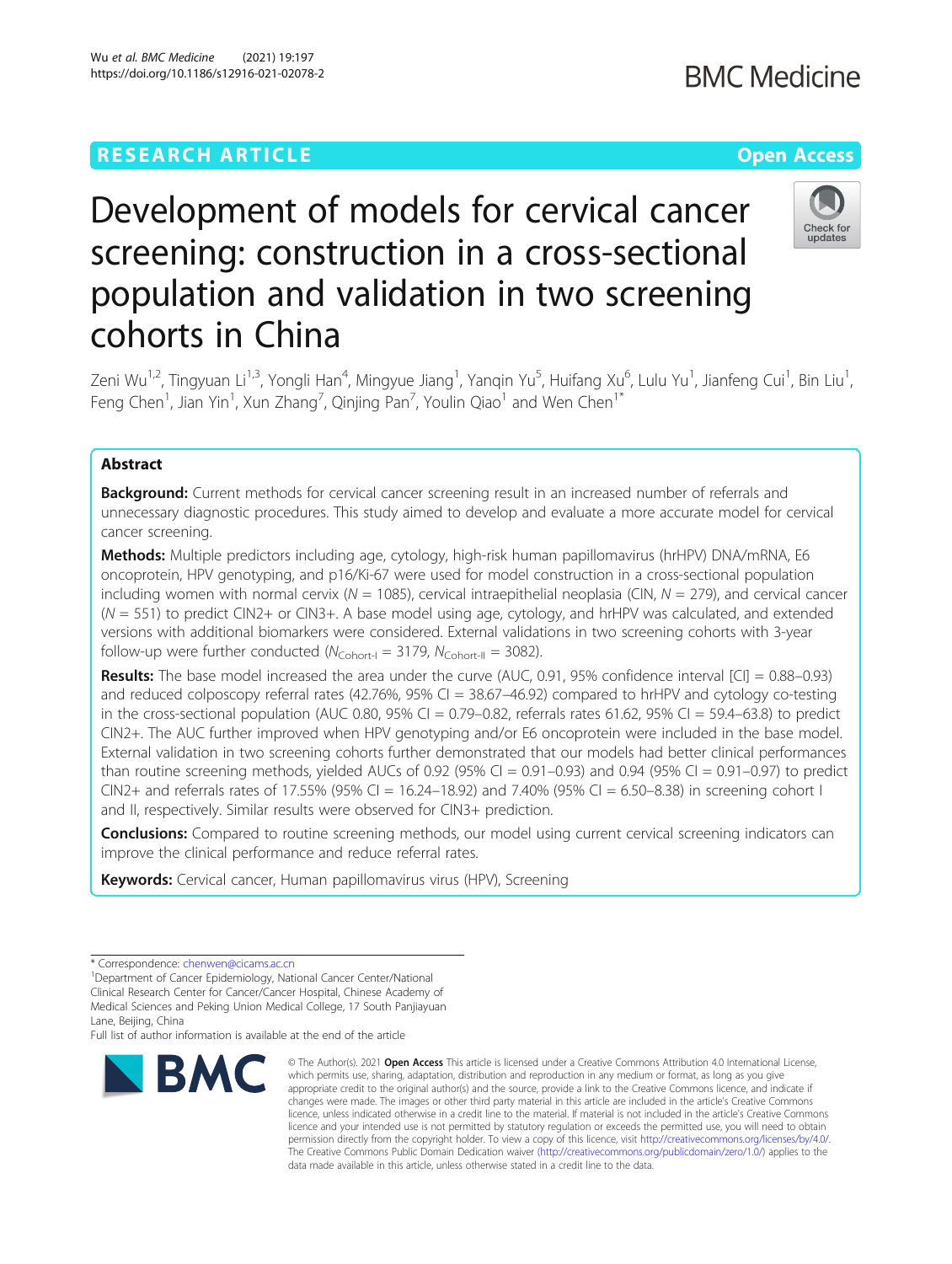# Background

Cervical cancer is the fourth most frequently diagnosed cancer and the fourth leading cause of cancer death in women, with an estimated 570,000 new cases and 311,000 deaths in 2018 worldwide [\[1\]](#page-8-0). Cancer morbidity and mortality have decreased in developed countries due to the implementation of routine cervical cancer screening [[2](#page-8-0)], and testing for high-risk human papillomavirus (hrHPV) has improved cervical cancer prevention efforts [[3](#page-8-0)].

The decision for modern cervical cancer screening programs is often made based on age, cytology, and hrHPV testing results. For example, the USA has different cervical cancer screening guidelines for women in different age groups. For women aged 30 to 65 years, guidelines recommend the use of cytology and hrHPV co-testing due to its high sensitivity. HPV testing has not been recommended in women aged 21–29 without atypical squamous cells of undetermined significance (ASC-US) due to its low specificity [[4\]](#page-8-0). However, the cytology and hrHPV co-testing would increase the number of referrals, unnecessary diagnostic procedures, and costs of the health care system [\[5](#page-8-0), [6](#page-8-0)].

Cervical intraepithelial neoplasia grade 2/3 (CIN2/3) can progress to cervical cancer if left untreated, and therefore identifying women who would benefit from further monitoring and/or treatment is important [\[7](#page-8-0)]. However, we need to ensure that unnecessary referrals are avoided. To retain the high sensitivity of our current primary screening tests and improve the specificity, additional screening biomarkers such as HPV genotyping [[8](#page-8-0), [9\]](#page-8-0), E6 oncoprotein [[10\]](#page-8-0), or p16/Ki-67dual staining [[11](#page-8-0)] have been developed and shown to have high specificity as triage tests for HPV positive women, respectively. However, decision-making in routine cancer screening may become more complicated as additional biomarkers are added and screening algorithms become increasingly complex. These complex screening algorithms may have limited practical applications.

In recent years, machine learning methods play an important role in selecting an appropriate combination of multiple biomarkers. With the increasing availability of large national databases and computing power, the use of machine learning methods in medical science and health care has been rapidly growing [\[12](#page-8-0), [13\]](#page-8-0). Studies have shown that machine learning methods such as logistic regression and support vector machine (SVM) can enhance prediction performances by providing clinicians with valuable evidence-based prognostic information. By using the machine learning methods, we may substantially improve the sensitivity and specificity of cervical cancer screening, avoiding unnecessary colposcopy referral, and simplifying decision-making in clinical practice.

The aim of this study was to develop models that have better prediction of CIN2+ by using age, cytology, and hrHPV testing, with or without other biomarkers. Models were constructed and evaluated in a crosssectional population enriched with CIN and cervical cancer. External validation in two screening cohorts was further presented to demonstrate the usefulness of our methods.

# **Methods**

## Study population

This study included three populations, one crosssectional population and two screening cohorts. Women were eligible if they had an intact cervix and no prior history of CIN. Women eligible for the screening cohorts were additionally aged 25 to 65. Women who were pregnant, had a hysterectomy, or received treatment for cervical diseases were excluded. Further details on the study design are provided in Fig. [1](#page-2-0). Institutional review board (IRB) approval was provided by the Ethics Committee from Cancer Hospital, Chinese Academy of Medical Sciences. All participants have agreed on the study protocol and provided informed consent.

# Cross-sectional population

Participants were recruited from five hospitals in China between 2014 and 2015 and included women attending routine cervical cancer screening programs, outpatients referred for colposcopy, and inpatients planning treatment for CIN2+. A questionnaire was used to collect information on demographic factors and obstetrics and gynecology history. Two cervical exfoliated cell samples were collected: one was kept in PreservCyt Solution (Hologic) and aliquoted for cobas HPV (Roche), Aptima HPV (Hologic), Onclarity HPV (BD Diagnostics) testing, p16/Ki-67 dual staining (Roche), and liquid-based cytology (LBC) assessment and the other sample was kept in a Dacron swab for HPV16/18 E6 protein detection (Arbor Vita Corporation). Cervical biopsies were conducted using a protocol as previously described [\[14](#page-8-0)]. Local pathologists provided the primary diagnosis, and a panel of five pathologists from each center underwent a diagnostic blind review for consensus.

#### Screening cohorts

Both screening cohorts included a baseline phase and a 3-year follow-up phase. Participants in the screening cohort I (SC-I) were recruited from Shanxi Province of China between 2017 and 2020. At baseline, all participants received Aptima HPV, INNO-LiPA HPV genotyping (Innogenetics), and LBC. Aptima HPV positive samples were tested by Aptima HPV16/18/45. Women with HPV16/18/45 positive or abnormal cervical cytology (ASC-US+) were referred for colposcopy and women with HPV16/18/45 results had an additional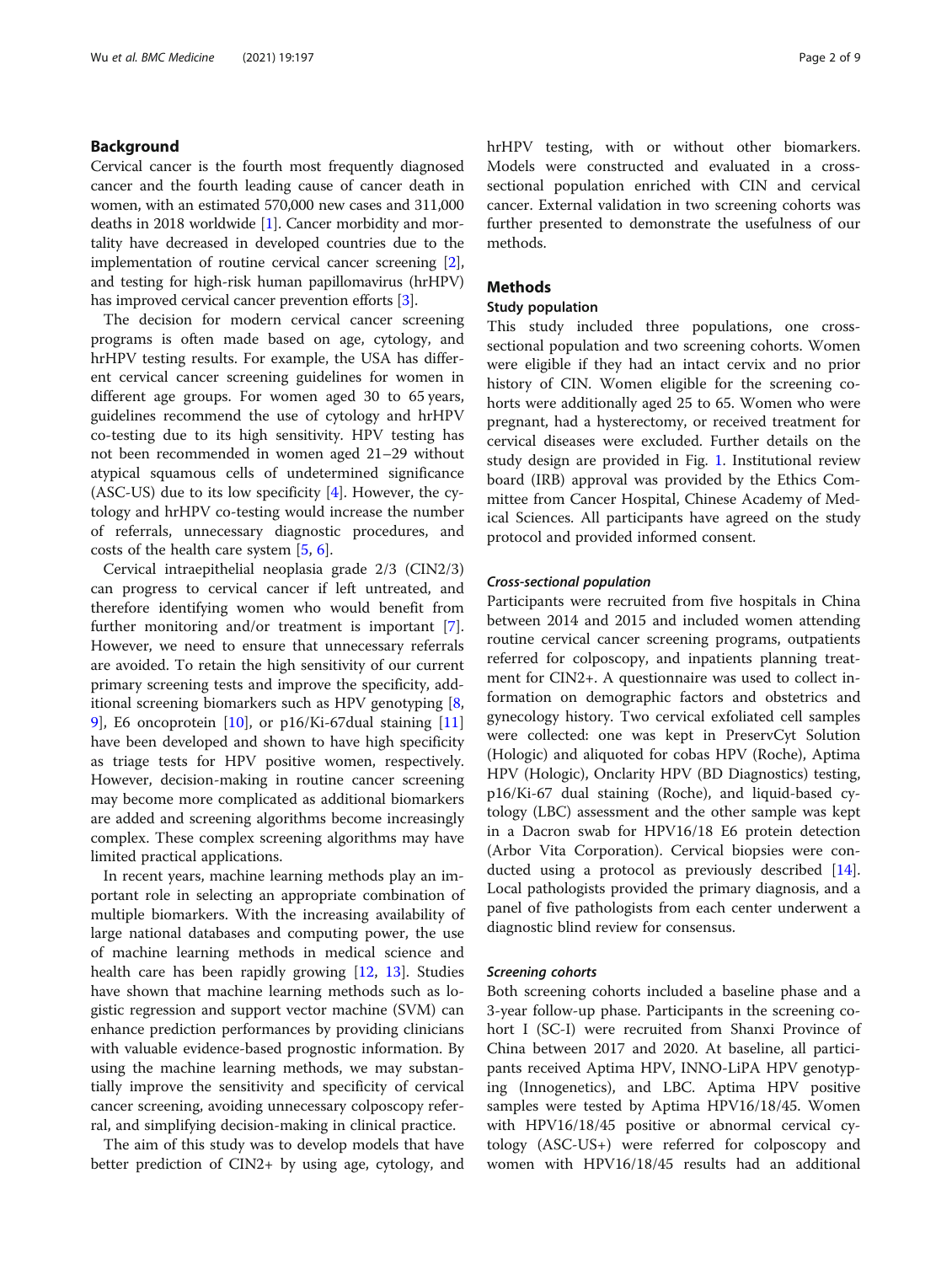<span id="page-2-0"></span>

swab for E6 oncoprotein test collected before colposcopy.

Participants in the screening cohort II (SC-II) were recruited from the Inner Mongolia Autonomous Region of China between 2016 and 2019. At baseline, all participants received cobas HPV, INNO-LiPA HPV genotyping, and LBC. Women with HPV16/18 positive or ASC-US+ were referred for colposcopy.

For both screening cohorts, women who were HPV positive or had an ASC-US+ cytology continued to annual follow-up visits, and all women regardless the results at baseline came back at the 3rd year for a final visit. At each visit, a LBC specimen was obtained and women with ASC-US+ were referred for colposcopy. Women found to have a diagnosis of CIN2+ at baseline or follow-up exited the study after the colposcopy visit and were referred for treatment.

#### Laboratory tests

The Onclarity HPV is a PCR assay for the detection of six individual HPV genotypes (16, 18, 31, 45, 51, and 52) and three groups of types (33/58, 59/56/66, and 39/68/ 35). The cobas HPV is another PCR assay for the detection of viral DNA of the 14 hrHPV types, which simultaneously differentiates HPV16 and HPV18. The Aptima HPV is based on the qualitative detection of E6/E7 mRNA of 14 hrHPV types. The Aptima HPV16/18/45 uses the same technology as Aptima HPV for detection of E6/E7 mRNA from HPV16/18/45; the assay differentiates genotype 16 from 18 and 45 but does not differentiate between 18 and 45. INNO-LiPA HPV genotyping assay allows simultaneous and separate detection of 25 different HPV genotypes (14 hrHPV and HPV6, 11, 34, 40, 42, 43, 44, 53, 54, 70, and 74). All HPV tests were performed at the fully automated system according to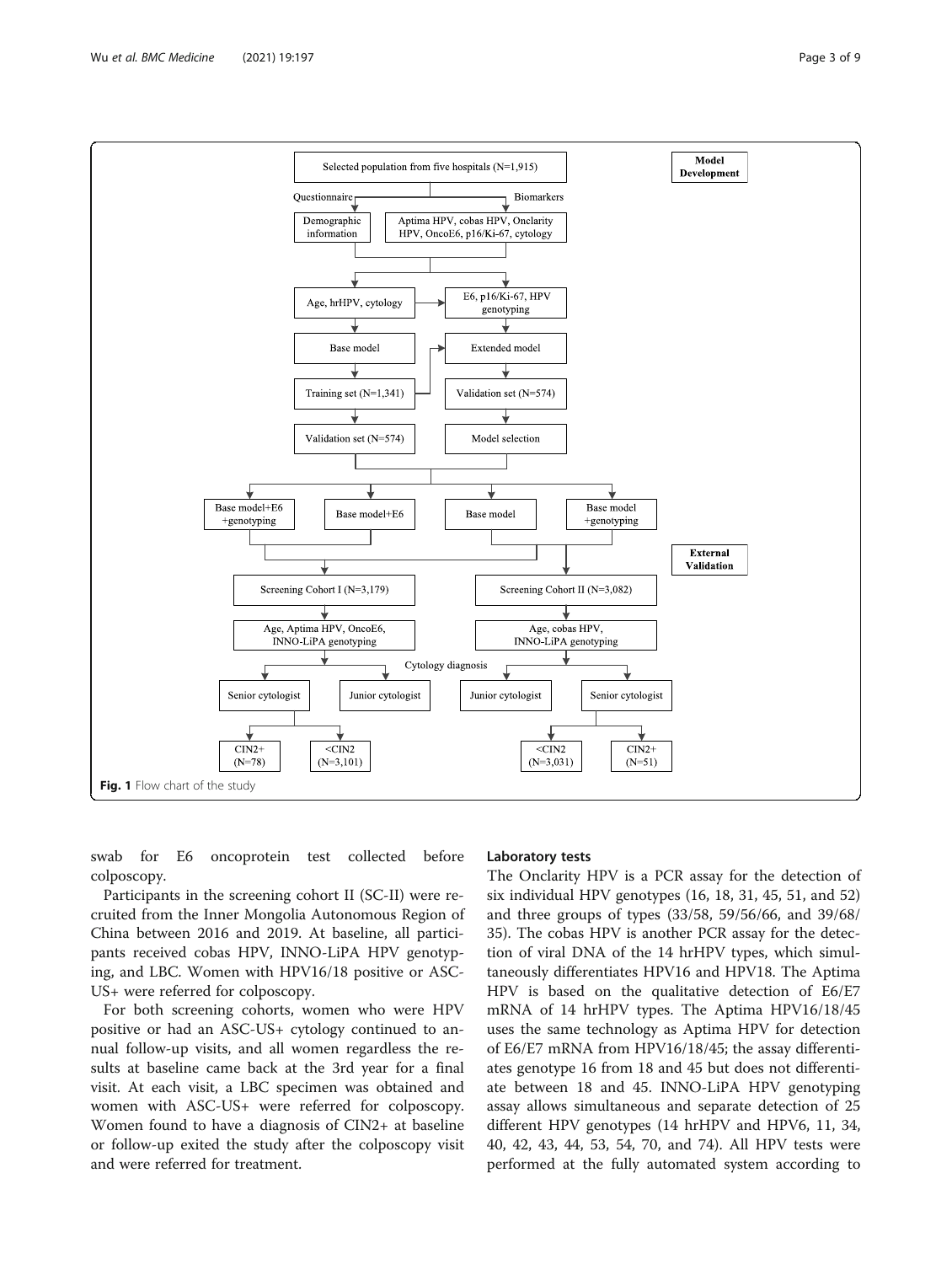the manufacturer's instructions. The OncoE6 cervical test is an immunochromatographic test for the detection of HPV16/18 E6 oncoprotein. The operation procedures were described previously [\[15](#page-8-0)].

Cytology slides were first evaluated by junior cytologists and then diagnosed by senior cytologists. Results were reported using the Bethesda 2014 nomenclature. A second cytology slide was prepared from the residual PreservCyt Solution for p16/Ki-67 dual staining using the CINtecPLUS Cytology kit according to the manufacturer's instructions for the cross-sectional samples. Technicians were blinded to each other's findings to minimize bias.

# Statistical analyses

# Model development

Based models of logistic regression and SVM were implemented on the platform of R (Version 3.5.2). Model construction and internal validation were performed in the cross-sectional population, which was randomly split into 70% for a training set and 30% for a testing set.

Logistic regression or SVM using age, cytology, and hrHPV as predictors was set as the base model. Among the predictors, age was a continuous covariate; hrHPV testing was dichotomous (any type of the 14 hrHPV types positive vs. all of the 14 hrHPV types negative); and cytology was a seven-level covariate: negative for intraepithelial lesion or malignancy (NILM), ASC-US, low-grade squamous intraepithelial lesion (LSIL), atypical squamous cells cannot exclude high-grade lesion (ASC-H), atypical glandular cell (AGC), high-grade squamous intraepithelial lesion/adenocarcinoma in situ (HSIL/AIS), and squamous cell carcinoma/adenocarcinoma (SCC/ADC). HSIL and AIS, as well as SCC and ADC, were separately combined because limited cases were available for these levels. CIN2+ or CIN3+, the outcome of interest, was dichotomous. Receiver operating characteristic (ROC) curve (sensitivity and 1 specificity) and the area under the curve (AUC) were used to assess predictive accuracy. Sensitivity, specificity, and colposcopy referral rate were also calculated for current screening methods and models based on the thresholds with the largest Youden Index.

The base model was extended by substituting hrHPV using different detection methods, i.e., the result of cobas was substituted by Aptima or Onclarity. Additional covariates were also added to the base model, including E6 oncoprotein (dichotomous, either HPV16/18 positive vs. both HPV16&18 negative), p16/Ki-67 (dichotomous, positive vs. negative), and HPV genotyping (nine dummy variables: HPV16, 18, 31, 45, 51, 52, 33/58, 59/56/66, and 39/68/35, positive vs. negative). AUCs were compared using the "pROC" package in R. Logistic regression or SVM, which one showed better clinical

performance, was chosen for further analysis. Statistical significance was assessed by two-tailed tests with  $\alpha$  level of 0.05.

## External validation in screening cohorts

The base model and extended versions with HPV genotyping were applied to both screening cohorts. The extended models with E6 oncoprotein were applied to SC-I only because swab samples were not collected in SC-II. Cytology results diagnosed by junior and senior cytologists were also evaluated in models. Three-year cumulative risks of CIN2+ were estimated by hrHPV and cytology co-testing negative and predicted-negative populations.

# Results

# Study population characteristics

Table [1](#page-4-0) shows the characteristics of the study populations. A total of 1915, 3179, and 3082 women were eligible in the cross-sectional population, SC-I, and SC-II, respectively. The average ages (years ± standard deviation) of women were 47.79±9.78, 45.22±7.76, and 42.80±8.85; the positivity rates of HPV were 50.81%, 13.90%, and 17.07%; the abnormal cytology proportions were 53.16%, 10.47%, and 17.46%; and the CIN2+ percentages were 39.06%, 2.45%, and 1.65%, respectively.

# Model development

Results for the current screening methods and the proposed models for CIN2+ prediction are presented in Table [2](#page-4-0). Statistical comparisons showed that the logistic regression had slightly higher AUC compared to SVM thus were chosen in further analysis (parameters of the models are shown in Additional file [1](#page-7-0): Table S1-S2). The logistic regression from the testing set of the crosssectional population showed that the base model had a sensitivity of 92.00% (95% confidence interval [CI] = 88.00–95.11%), specificity of 89.08% (95% CI = 85.63– 92.24%), and AUC of 0.91 (95% CI = 0.88–0.93). The AUC of the base model slightly increased when p16/Ki-67 dual staining was added in the base model, whereas larger AUC improvements were obtained when HPV genotyping or E6 oncoprotein were included in the base model (Fig. [2\)](#page-5-0). Results of cobas, Aptima, and Onclarity showed no significant changes.

For the current screening methods, the largest AUCs were obtained by ASC-US+ (AUC =  $0.85$ , 95% CI= $0.84-$ 0.87) and HPV mRNA (AUC = 0.87, 95% CI = 0.86–0.89). For co-testing, the AUC was  $0.80$  (95% CI = 0.79–0.82). The base model showed to have slightly higher AUC compared to current screening methods using either ASC-US+ or hrHPV mRNA. In addition, the base model reduced the number of colposcopy referrals, with a referral rate of 42.76% (95% CI = 38.67–46.92%) compared to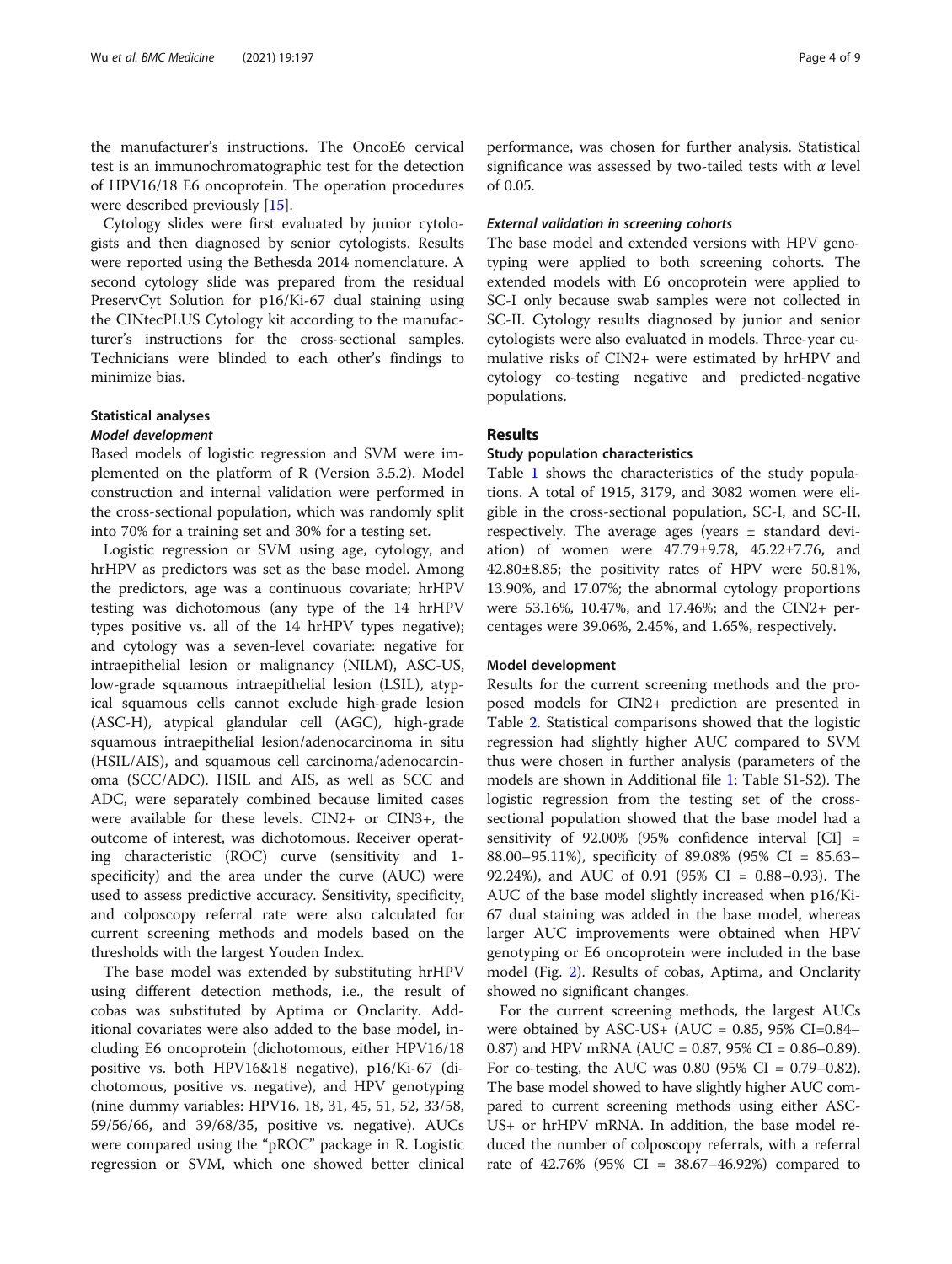|                   | Cross-sectional population ( $N = 1915$ ) | Screening cohort $I(N = 3179)$ | Screening cohort II ( $N = 3082$ ) |
|-------------------|-------------------------------------------|--------------------------------|------------------------------------|
| Age (mean±SD)     | 47.79±9.78                                | 45.22±7.76                     | 42.80±8.85                         |
| <b>HPV (%)</b>    |                                           |                                |                                    |
| Positive          | 973 (50.81)                               | 442 (13.90)                    | 526 (17.07)                        |
| HPV16/18 positive | 639 (33.42)                               | 126(3.96)                      | 155 (5.03)                         |
| Negative          | 940 (49.09)                               | 2,737 (86.10)                  | 2,556 (82.93)                      |
| <b>NA</b>         | 2(0.10)                                   | 0(0.00)                        | 0(0.00)                            |
| Cytology (%)      |                                           |                                |                                    |
| <b>NILM</b>       | 897 (46.84)                               | 2846 (89.53)                   | 2544 (82.54)                       |
| ASC-US            | 222 (11.59)                               | 154 (4.84)                     | 330 (10.71)                        |
| ASC-H             | 81 (4.23)                                 | 17(0.53)                       | 27 (0.88)                          |
| AGC               | 14(0.73)                                  | 5(0.16)                        | 14(0.45)                           |
| LSIL              | 103 (5.38)                                | 91 (2.86)                      | 121 (3.93)                         |
| HSIL/AIS          | 242 (12.64)                               | 62 (1.95)                      | 39 (1.27)                          |
| SCC/ADC           | 356 (18.59)                               | 4(0.13)                        | 7(0.23)                            |
| Pathology (%)     |                                           |                                |                                    |
| No history of CIN | 1085 (56.66)                              | 3039 (95.60)                   | 2996 (97.21)                       |
| CIN1              | 82 (4.28)                                 | 62 (1.95)                      | 35(1.14)                           |
| CIN2              | 61(3.19)                                  | 35 (1.10)                      | 28 (0.91)                          |
| CIN <sub>3</sub>  | 136 (7.10)                                | 39 (1.23)                      | 21 (0.68)                          |
| SCC               | 506 (26.42)                               | 3(0.09)                        | 2(0.06)                            |
| ADC               | 45 (2.35)                                 | 1(0.03)                        | 0(0.00)                            |

# <span id="page-4-0"></span>Table 1 Characteristics of three study populations at baseline

SD standard deviation

# Table 2 Clinical performance of current screening methods and models for cross-sectional population (CIN2+)

|                                                         |                        | Sensitivity<br>% (95% CI) | <b>Specificity</b><br>% (95% CI) | <b>AUC</b><br>(95% CI) | Referral rate<br>% (95% CI) |
|---------------------------------------------------------|------------------------|---------------------------|----------------------------------|------------------------|-----------------------------|
| Cross-sectional population ( $N = 1915$ )               |                        |                           |                                  |                        |                             |
| Current methods in testing set                          | hrHPV DNA (cobas)      | 92.49 (90.62-94.37)       | 75.75 (73.26-78.23)              | $0.84(0.83 - 0.86)$    | 50.86 (48.60-53.13)         |
|                                                         | hrHPV mRNA (Aptima)    | 93.68 (91.94-95.43)       | 81.29 (79.11-83.57)              | $0.87(0.86 - 0.89)$    | 48.25 (45.98-50.53)         |
|                                                         | hrHPV DNA (Onclarity)  | 91.36 (89.37-93.34)       | 78.24 (75.78-80.79)              | $0.85(0.83 - 0.86)$    | 49.63 (47.27-51.99)         |
|                                                         | HPV16/18 DNA (cobas)   | 75.44 (72.35-78.52)       | 93.40 (91.86-94.77)              | $0.84(0.83 - 0.86)$    | 33.42 (31.31-35.59)         |
|                                                         | HPV16/18 E6            | 66.52 (62.84-69.93)       | 97.70 (96.70-98.60)              | $0.82$ (0.80-0.84)     | 28.84 (26.70-31.05)         |
|                                                         | p16/Ki-67              | 85.07 (82.33-87.67)       | 79.41 (76.89-81.67)              | $0.82$ (0.80-0.84)     | 45.67 (43.40-47.95)         |
|                                                         | $ASC$ -US $+$          | 95.99 (94.52-97.33)       | 74.38 (71.72-76.78)              | $0.85(0.84 - 0.87)$    | 53.16 (50.89-55.41)         |
|                                                         | Co-testing             | 98.40 (97.33-99.20)       | 62.04 (59.13-64.70)              | $0.80(0.79 - 0.82)$    | 61.62 (59.40-63.80)         |
| Cross-sectional population validation set ( $N = 575$ ) |                        |                           |                                  |                        |                             |
| Logistic regression                                     | Base model             | 92.00 (88.00-95.11)       | 89.08 (85.63-92.24)              | $0.91(0.88 - 0.93)$    | 42.76 (38.67-46.92)         |
|                                                         | Base model + E6        | 92.49 (88.73-95.77)       | 93.17 (90.44-95.90)              | $0.93(0.91 - 0.95)$    | 42.89 (38.53-47.33)         |
|                                                         | Base model + GT        | 92.79 (89.42-96.15)       | 92.16 (89.22-95.10)              | $0.92(0.90 - 0.95)$    | 42.22 (37.91-46.62)         |
|                                                         | Base model + $E6 + GT$ | 90.31 (86.22-94.39)       | 94.92 (92.19-97.27)              | $0.93(0.90 - 0.95)$    | 42.04 (37.44-46.74)         |
| Support vector machine                                  | Base model             | 87.11 (82.22-91.56)       | 92.24 (89.37-94.83)              | $0.90(0.87 - 0.92)$    | 38.92 (34.90-43.05)         |
|                                                         | Base model + E6        | 92.96 (89.20-96.24)       | 88.40 (84.98-91.81)              | $0.91(0.88 - 0.93)$    | 45.85 (41.44-50.30)         |
|                                                         | Base model + GT        | 87.02 (82.21-91.35)       | 91.18 (87.91-94.12)              | $0.89(0.86 - 0.92)$    | 40.47 (36.19-44.85)         |
|                                                         | Base model $+ E6 + GT$ | 88.78 (84.18-92.86)       | 91.80 (88.28-94.92)              | $0.90(0.88 - 0.93)$    | 43.14 (38.52-47.85)         |

AUC area under the curve, E6 E6 oncoprotein, GT HPV genotyping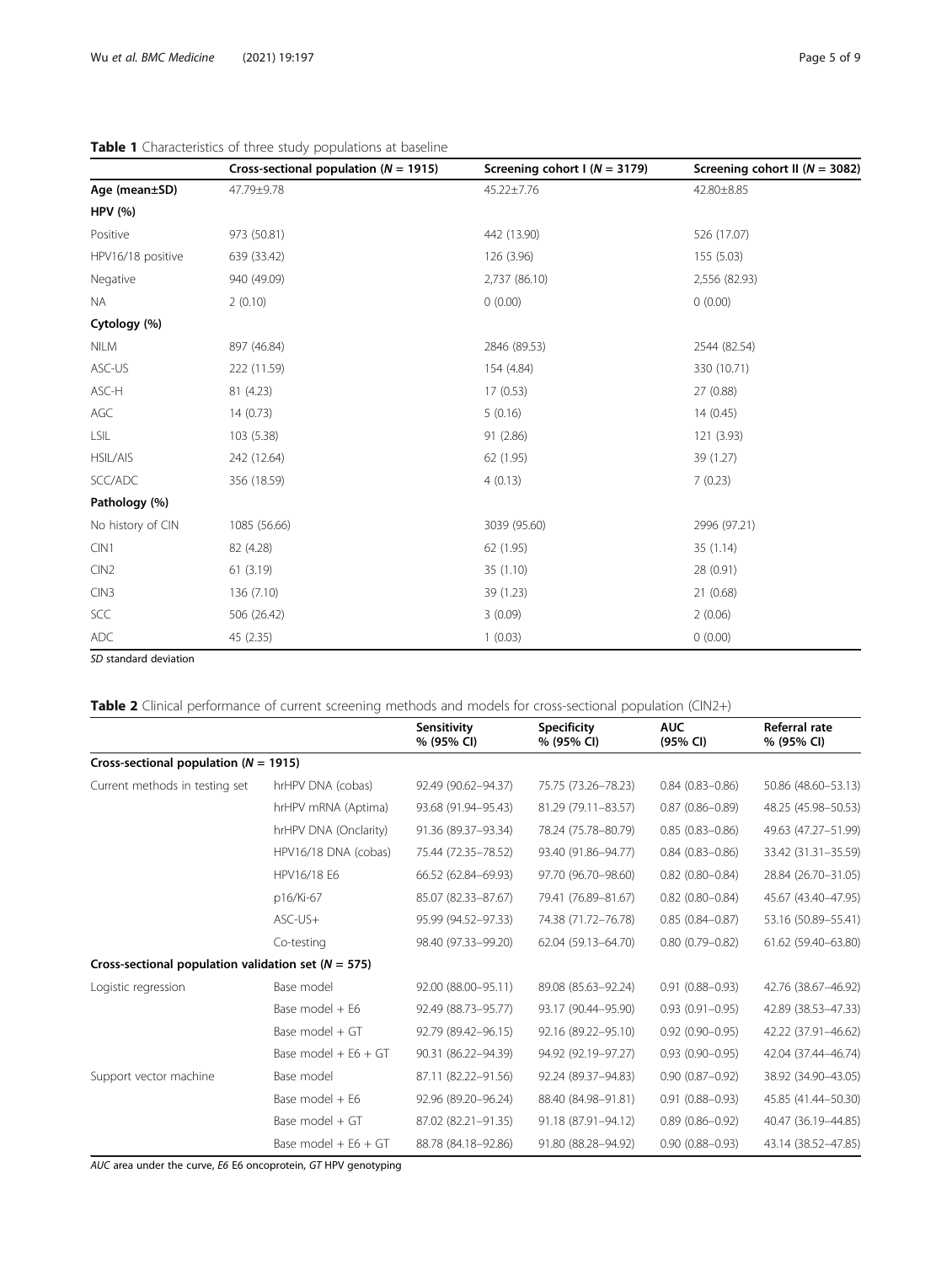<span id="page-5-0"></span>

61.62% (95% CI = 59.40–63.80%) by hrHPV and cytology co-testing, 48.25% (95% CI = 45.98–50.53%) by hrHPV mRNA, and 53.16% (95% CI = 50.89–55.41%) by ASC-US+. The referral rates of the base model were further reduced when additional predictors were used (Table [2\)](#page-4-0).

Similar results for the current screening methods and the proposed models for CIN3+ prediction are presented in Additional file [1:](#page-7-0) Table S3.

# External validation in screening cohorts at baseline

The models were further applied to the baseline data of the two screening cohorts, with or without E6 oncoprotein and/or HPV genotyping for CIN2+ (Table [3\)](#page-6-0) and CIN3+ (Additional file [1](#page-7-0): Table S3) prediction. For CIN2+ prediction, the base models of SC-I and SC-II yielded sensitivities of 100% and  $94.12\%$  (95% CI = 86.27–100.00%), specificities of 0.84.49% (95% CI = 83.23–85.75%) and 94.06% (95% CI = 93.20–94.89%), and AUCs of 0.92 (95% CI = 0.91–0.93) and 0.94 (95% CI=0.91–0.97), respectively, better than hrHPV and cytology co-testing. The base model also had lower colposcopy referral rates than co-testing  $(17.55\%, 95\% \text{ CI} =$ 16.24–18.92%, versus 20.64% 95% CI = 19.24–22.08% in SC-I; and 7.40% 95% CI = 6.50–8.38%, versus 26.83%  $95\%$  CI = 25.28–28.44% in SC-II). Although the models based on the diagnosis of junior cytologists did not

perform as well as those using the diagnosis from senior cytologists, their AUCs were still higher than the corresponding hrHPV and cytology co-testing in both cohorts. The inclusion of E6 oncoprotein and/or HPV genotyping into the base model slightly increased AUCs in the baseline data. Similar results were observed using CIN3+ as the outcome.

# External validation in screening cohorts at follow-up

During the 3-year follow-up procedures, 42 CIN2+ cases were diagnosed in SC-I, with 37 cases predicted to be positive and 5 cases to be negative by base model at baseline. These 5 cases were both hrHPV negative and normal cytology at baseline. Women with predictednegative findings had slightly lower 3-year risks of CIN2+ compared with women with hrHPV and cytology co-test negative (0.19%, 95% CI = 0.06–0.44% vs 0.20%, 95% CI = 0.06–0.46%). As for SC-II, 28 CIN2+ cases were diagnosed during follow-up, with 11 cases predicted to be positive and 17 cases to be negative at baseline. Women with predicted-negative findings had higher 3-year risks of CIN2+ compared with women with co-test negative  $(0.70\%, 95\% \text{ CI} = 0.43 - 1.08\% \text{ vs }$ 0.09%,  $95\%$  CI = 0.01–0.32%).

Since the 3-year risk of CIN2+ was higher among women with negative results of the predictive model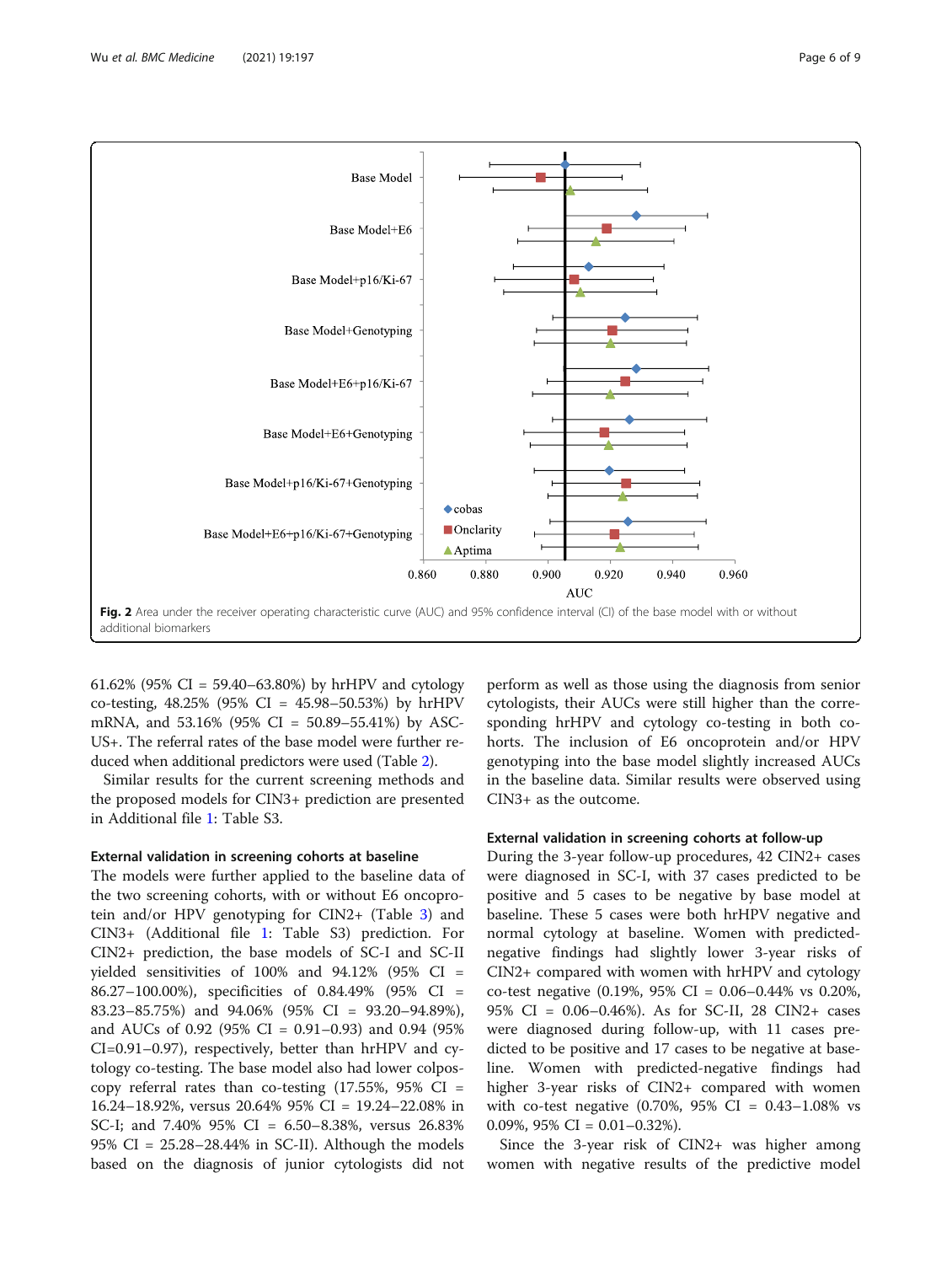<span id="page-6-0"></span>

|  | <b>Table 3</b> Clinical performance of current screening methods and models for screening cohorts at baseline (CIN2+) |  |
|--|-----------------------------------------------------------------------------------------------------------------------|--|
|  |                                                                                                                       |  |

|                                    |                        | Sensitivity<br>% (95% CI) | <b>Specificity</b><br>% (95% CI) | <b>AUC</b><br>(95% CI) | <b>Referral rate</b><br>% (95% CI) |
|------------------------------------|------------------------|---------------------------|----------------------------------|------------------------|------------------------------------|
| Screening cohort $I(N = 3179)$     |                        |                           |                                  |                        |                                    |
| <b>HPV</b>                         | hrHPV mRNA             | 97.44 (93.59-100.00)      | 85.94 (84.65-87.20)              | $0.92(0.90 - 0.94)$    | 16.14 (14.87-17.46)                |
| Senior cytologists                 | ASC-US                 | 87.18 (79.49-93.59)       | 91.45 (90.52-92.39)              | $0.89(0.86 - 0.93)$    | 10.47 (9.43-11.59)                 |
|                                    | Co-testing             | 100.00                    | 81.39 (80.01-82.75)              | $0.91(0.90 - 0.91)$    | 20.64 (19.24-22.08)                |
|                                    | Base model             | 100.00                    | 84.49 (83.23-85.75)              | $0.92(0.92 - 0.93)$    | 17.55 (16.24-18.92)                |
|                                    | Base model + E6        | 93.59 (87.18-98.72)       | 92.26 (91.29-93.20)              | $0.93(0.90 - 0.96)$    | 9.81 (8.80-10.90)                  |
|                                    | Base model + GT        | 97.44 (93.59-100.00)      | 89.39 (88.26-90.42)              | $0.93(0.92 - 0.95)$    | 12.77 (11.63-13.98)                |
|                                    | Base model + $E6 + GT$ | 97.44 (93.59-100.00)      | 89.04 (87.91-90.07)              | $0.93(0.91 - 0.95)$    | 13.09 (11.93-14.31)                |
| Junior cytologists                 | ASC-US                 | 85.90 (78.21-93.59)       | 87.39 (86.20-88.55)              | $0.87(0.83 - 0.91)$    | 14.38 (13.17-15.64)                |
|                                    | Co-testing             | 100.00                    | 77.91 (76.46-79.26)              | $0.89(0.88 - 0.90)$    | 24.03 (22.56-25.56)                |
|                                    | Base model             | 100.00                    | 83.49 (82.20-84.78)              | $0.92(0.91 - 0.92)$    | 18.56 (17.22-19.96)                |
|                                    | Base model + E6        | 91.03 (84.62-96.19)       | 91.97 (91.04-92.94)              | $0.92$ $(0.88 - 0.95)$ | 10.07 (9.04-11.16)                 |
|                                    | Base model + GT        | 96.15 (91.03-100.00)      | 88.39 (87.23-89.49)              | $0.92(0.90 - 0.94)$    | 13.68 (12.51-14.93)                |
|                                    | Base model $+ E6 + GT$ | 96.15 (91.03-100.00)      | 87.81 (86.62-88.94)              | $0.92(0.90 - 0.94)$    | 14.22 (13.02-15.48)                |
| Screening cohort II ( $N = 3082$ ) |                        |                           |                                  |                        |                                    |
| <b>HPV</b>                         | hrHPV DNA              | 90.20 (82.30-98.04)       | 84.16 (82.88-85.42)              | $0.87(0.83 - 0.91)$    | 17.07 (15.75-18.44)                |
| Senior cytologists                 | ASC-US                 | 96.08 (90.20-100.00)      | 83.90 (82.55-85.19)              | $0.90(0.87 - 0.93)$    | 17.46 (16.13-18.84)                |
|                                    | Co-testing             | 100.00                    | 74.40 (72.81-76.01)              | $0.87(0.86 - 0.88)$    | 26.83 (25.28-28.44)                |
|                                    | Base model             | 94.12 (86.27-100.00)      | 94.06 (93.20-94.89)              | $0.94(0.91 - 0.97)$    | 7.40 (6.50-8.38)                   |
|                                    | Base model + GT        | 96.08 (90.20-100.00)      | 95.17 (94.34-95.93)              | $0.96(0.93 - 0.98)$    | $6.33(5.49 - 7.25)$                |
| Junior cytologists                 | ASC-US                 | 90.20 (80.39-98.04)       | 80.53 (79.18-81.95)              | $0.85(0.81 - 0.90)$    | 20.64 (19.22-22.11)                |
|                                    | Co-testing             | 98.04 (94.12-100.00)      | 71.16 (69.55-72.75)              | $0.85(0.83 - 0.87)$    | 29.98 (28.37-31.63)                |
|                                    | Base model             | 88.24 (78.43-96.08)       | 90.76 (89.74-91.82)              | $0.90(0.85 - 0.94)$    | 10.55 (9.48-11.68)                 |
|                                    | Base Model+GT          | 98.04 (94.12-100.00)      | 89.64 (88.55-90.70)              | $0.94(0.92 - 0.96)$    | 11.78 (10.66-12.97)                |

AUC area under the curve, E6 E6 oncoprotein, GT HPV genotyping

compared to co-testing, we changed the thresholds from the highest Youden Index to the highest sensitivity for base model prediction. Results for SC-I did not change, whereas SC-II yielded a sensitivity of 100%, specificity of 84.13% (95% CI = 82.88–85.42%), and colposcopy referral rate of  $17.23\%$  (95% CI =  $15.91-18.61\%$ ), which also has a higher specificity and AUC, same sensitivity and lower colposcopy referral rate compared to co-testing at baseline. By using this threshold, 26 out of 28 follow-up CIN2+ cases were predicted to be positive at baseline and 2 cases were negative. Women with predictednegative findings had slightly lower 3-year risks of CIN2+  $(0.08\%, 95\% \text{ CI} = 0.01 - 0.28\%)$  compared with 0.09% (95% CI = 0.01–0.32%) of women with co-testing negative.

# **Discussion**

In this study, we developed and evaluated machine learning-based models to predict CIN2+ or CIN3+ for cervical cancer screening. A logistic regression model using hrHPV, cytology, and age was set as the base model due to its superior performances in prediction and colposcopy referral rates reduction. Improved clinical performance of the base model can be gained by incorporating E6 oncoprotein and/or HPV genotyping information. External validation in two screening cohorts further demonstrated that our models had better clinical performances than routine screening methods. The 3-year risks of CIN2+ for the predicted-negative women depended on the thresholds of the model, but the improvement of clinical performance at baseline can be obtained whichever threshold was chosen.

Different models were used for cervical cancer screening in previous studies. Karakitsos et al. used the learning vector quantizer neural network classifier on cytological diagnosis, HPV DNA test, E6/E7 HPV mRNA test, and p16 immunostaining to build an algorithm to facilitate the classification of CIN2+. This model improved the AUC (0.916) significantly compared to cytology diagnosis alone  $(0.866)$   $[16]$ . In the study conducted by Branca et al., comprehensive multivariate models were constructed by a panel of 13 biomarkers to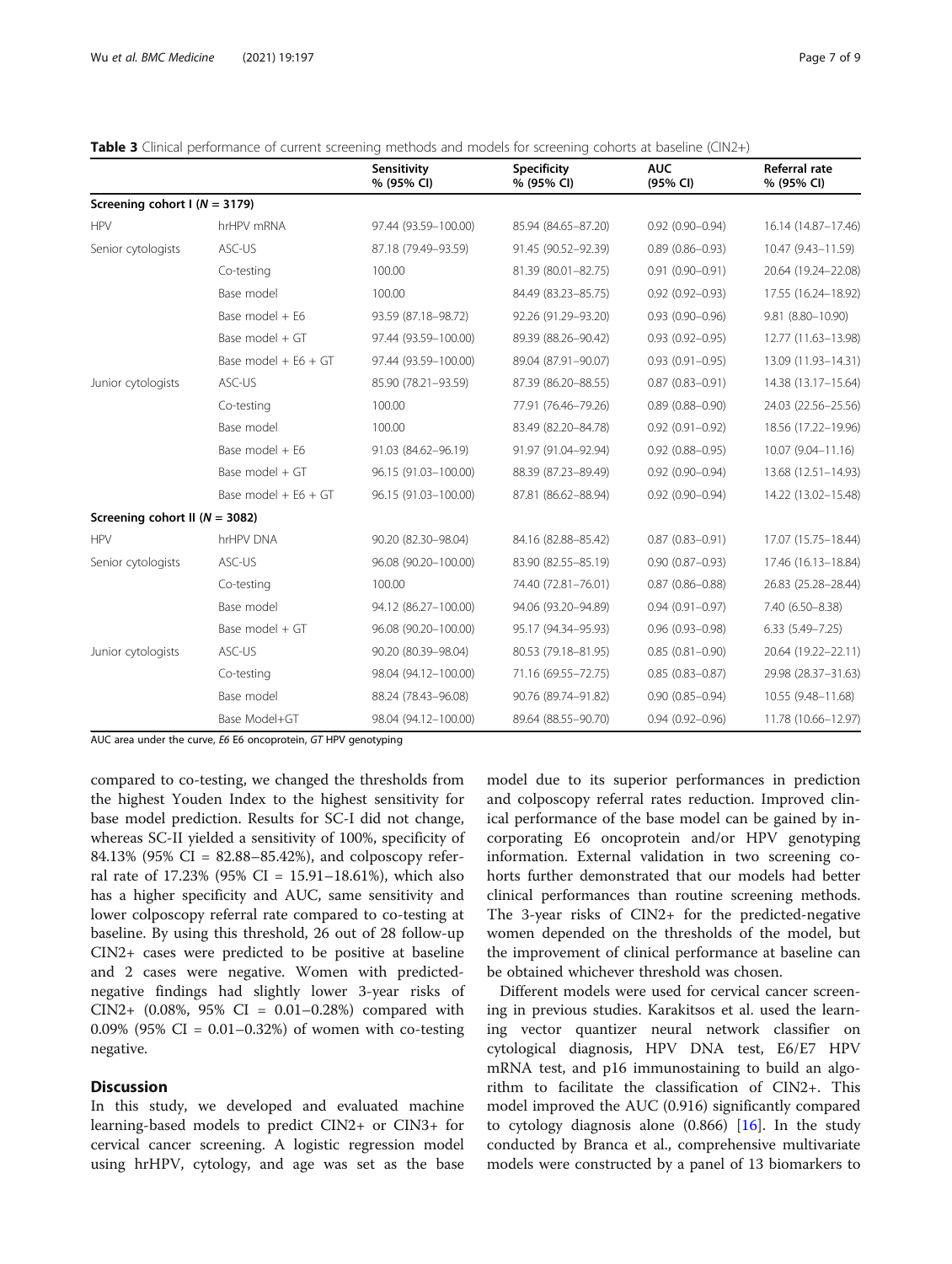<span id="page-7-0"></span>predict CIN2+, giving the AUC of 0.897 [[17\]](#page-8-0). A Korean study developed a web-based tool on age, cytology and presence of 15 hrHPV genotypes in a SVM model to identify the patient features that maximally contributed to progression to cervical lesions, which obtained an accuracy of 74.41%. However, this model was not developed for cancer screening and their result was highly dependent on the proportion of positive and negative individuals they selected [\[18](#page-8-0)]. Several studies used logistic regression to establish predictors for histologic grade or risk stratification based on the epidemiologic risk factors and the molecular markers. In a large study of around 100,000 women using race, smoking status, insurance, marital status, median income, and previous HPV test result as predictors, their model only obtained an AUC of 0.81 for CIN2+ [\[19\]](#page-8-0). Another study of 1,477 women reported that the most predictive factors were mRNA level, DNA index, parity, and age, and the AUC was 0.99 for HSIL and 0.81 for LSIL [[20\]](#page-8-0). However, findings from previous studies may not be replicable across studies due to differences in adjustment factors, sample size, and degrees of diagnoses.

The clinical performances of our extended models included HPV genotyping and/or E6 oncoprotein showed to be better than the base model in each of the study population assessed, but resulted in a slight increase in cost. HPV genotyping can be a byproduct of HPV testing that has little additional costs but more additional information. E6 oncoprotein is pivotal in initiation and maintenance of oncogenic transformation by HPV [[21](#page-8-0)] and associated with viral persistence [\[22](#page-8-0), [23](#page-8-0)]. The protein testing is a lateral flow immunoassay designed for low- and middle-income countries [[15\]](#page-8-0). When conducting study in SC-I, we assumed that only people positive with HPV mRNA result could express E6 oncoprotein. Therefore, our protein testing was performed only in the HPV16/18/45 mRNA-positive participants ( $N = 126$ ). These results showed that additionally testing for the E6 oncoprotein in a limited group of people could yield better screening performance than the base model. In addition, the models recommended fewer women to receive immediate colposcopy compared to HPV and cytology testing alone or co-testing but had the same cost with co-testing in the real-world setting to collect HPV testing and cytology information, hence could reduce unnecessary diagnostic procedures and costs.

Cytology diagnosis is subjective in nature, and its reproducibility and accuracy are affected by the cytologist's skill [\[24](#page-8-0)]. In our study, the cytology results diagnosed by senior cytologists were performed in a high-quality laboratory in Beijing, which may not be generalizable to all the cytology laboratories [\[25\]](#page-8-0). For example, the cytology diagnosis in SC-II was conducted by the best cytologist in China, whose sensitivity (0.961) was higher than HPV testing (0.902). In order to better extrapolate, models based on the cytology results from junior cytologists were also evaluated. Although we found that model performances were affected by the skill level of the cytologists, the clinical performances of our models were still increased, compared to hrHPV testing and cytology cotesting within the same cytologist's skill level.

# Conclusions

Our study demonstrated that machine learning could incorporate multiple screening methods into one algorithm and develop models by the current cervical cancer screening indicators, which has the potential to be a reliable screening method considering its better clinical performance and lower referral rate.

#### Abbreviations

ADC: Adenocarcinoma; AGC: Atypical glandular cell; AIS: Adenocarcinoma in situ; ASC-H: Atypical squamous cells cannot exclude high-grade lesion; ASC-US: Atypical squamous cells of undetermined significance; AUC: The area under the curve; CI: Confidence interval; CIN: Cervical intraepithelial neoplasia; HPV: Human papillomavirus virus; HSIL: High-grade squamous intraepithelial lesion; LBC: Liquid-based cytology; LSIL: Low-grade squamous intraepithelial lesion; NILM: Negative for intraepithelial lesion or malignancy; ROC: Receiver operating characteristic; SCC: Squamous cell carcinoma; SC-I: Screening cohort I; SC-II: Screening cohort II; SVM: Support vector machine

#### Supplementary Information

The online version contains supplementary material available at [https://doi.](https://doi.org/10.1186/s12916-021-02078-2) [org/10.1186/s12916-021-02078-2.](https://doi.org/10.1186/s12916-021-02078-2)

Additional File 1: Table S1-S3. Table S1. - Logistic Regression Parameters. Table S2. - SVM Parameters. Table S3. - Clinical performance of current screening methods and models for crosssectional population and screening cohorts at baseline (CIN3+)

#### Acknowledgements

We thank all the local doctors from Beijing, Inner Mongolia Autonomous Region, Shanxi, Tianjin, Sichuan, and Henan Province, the staffs of pathology review group members, as well as other colleagues who assisted in conducting this work.

### Authors' contributions

ZW and WC had full access to all the data in the study and take responsibility for the integrity of the data and accuracy of the data analysis. YO and WC organized the original individual studies concept and design. ZW. TL, MJ, YY, HX, LY, JC, BL, FC, DL, JY, XZ, and QP acquired the raw data. ZW and YH analyzed and interpreted the data. ZW and TL drafted the paper. YH and WC revised the paper. All authors read and approved the final manuscript.

#### Funding

This work was supported by the National Natural Science Foundation of China (Grant number: 81272337 and 81973136).

#### Availability of data and materials

The datasets used and/or analyzed during the current study are available from the corresponding author on reasonable request.

#### Declarations

#### Ethics approval and consent to participate

Institutional review board (IRB) approval was provided by the Ethics Committee from Cancer Hospital, Chinese Academy of Medical Sciences. The ethical permission numbers are 13-104/780, 16-111/1190, and 15-118/1045